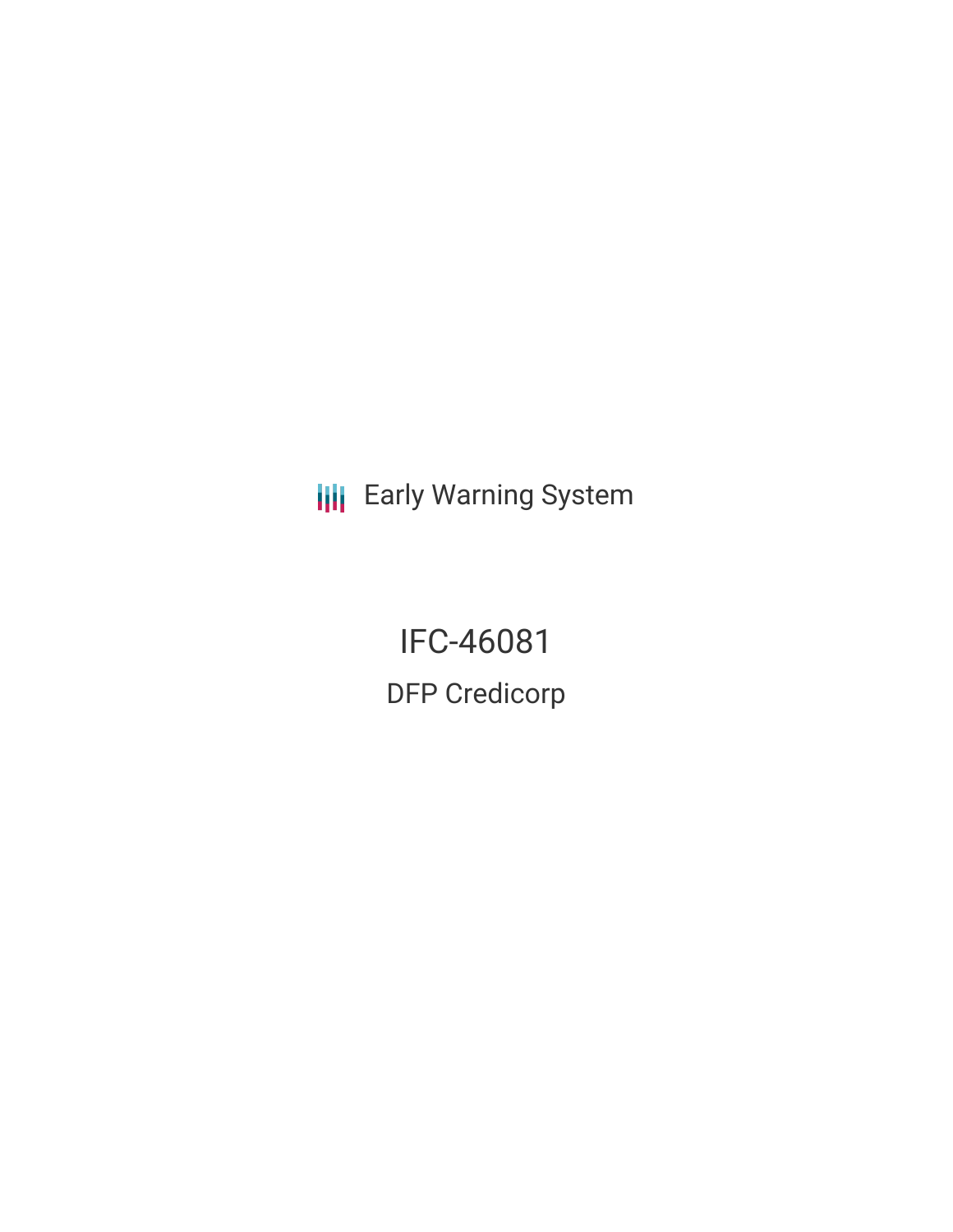| <b>Countries</b>               | Colombia                                |
|--------------------------------|-----------------------------------------|
| <b>Financial Institutions</b>  | International Finance Corporation (IFC) |
| <b>Status</b>                  | Proposed                                |
| <b>Bank Risk Rating</b>        |                                         |
| <b>Voting Date</b>             | 2022-06-13                              |
| <b>Borrower</b>                | CREDICORP CAPITAL COLOMBIA SA           |
| <b>Sectors</b>                 | Finance                                 |
| <b>Investment Amount (USD)</b> | \$50.00 million                         |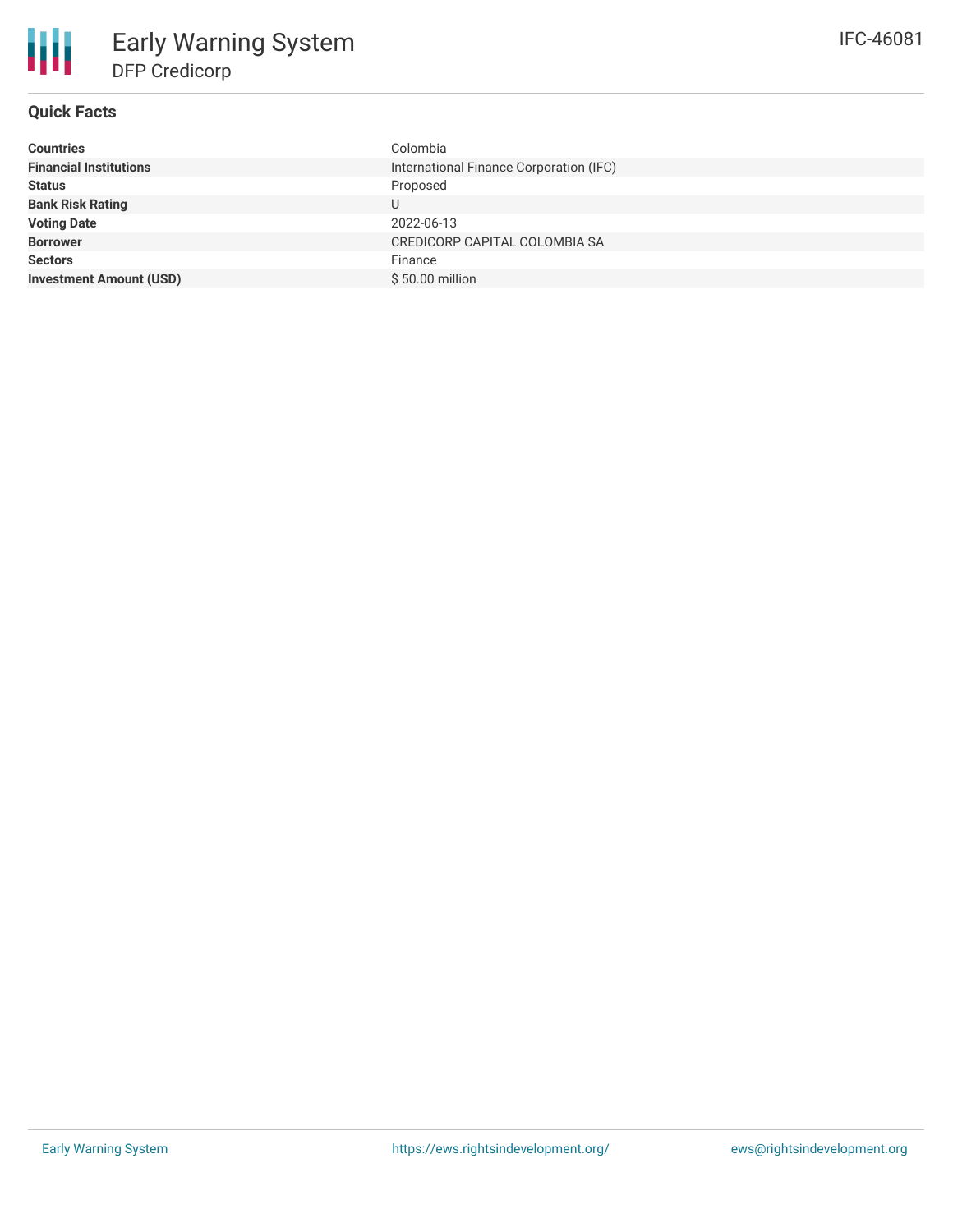

# **Project Description**

The proposed transaction consists of an investment of up to US\$50 million equivalent in COP or up to 15% of the total commitments in FCP CC Deuda Privada I (FCP Credicorp or the Fund), a debt fund to be established in Colombia by Credicorp Capital Colombia S.A. (Credicorp Capital or the GP). The Fund will provide structured long-term debt to performing medium and larger size enterprises.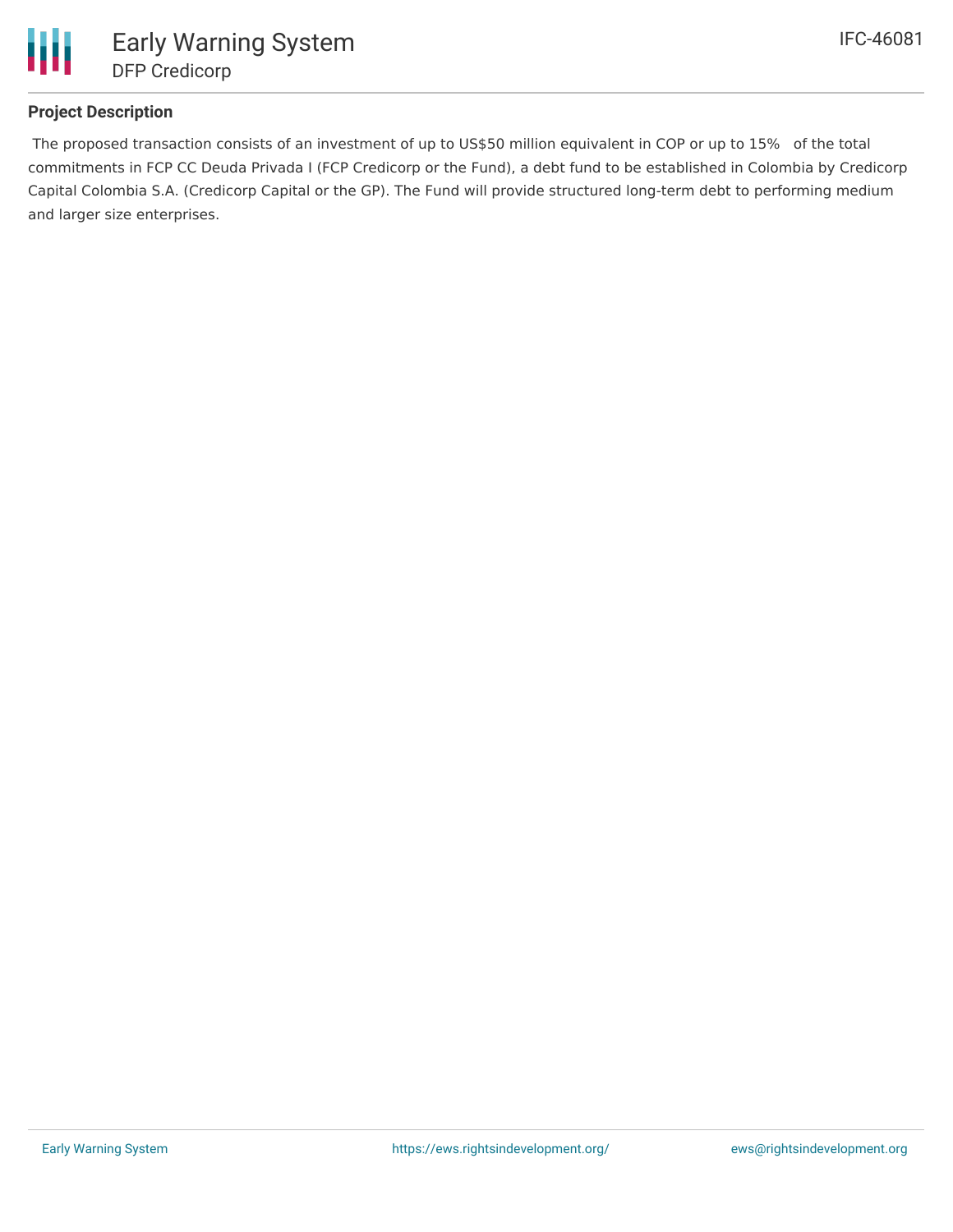

# **People Affected By This Project**

IFC anticipates that the Project will improve the credit available for medium and larger size enterprises to support their growth. The longer-tenors and customized, flexible forms of finance will facilitate the borrowers' growth. Beyond the project-level impact, IFC anticipates that the project will promote competitiveness in the Colombian market by helping develop the debt fund market in Colombia. This will be achieved through the demonstration and competition channels.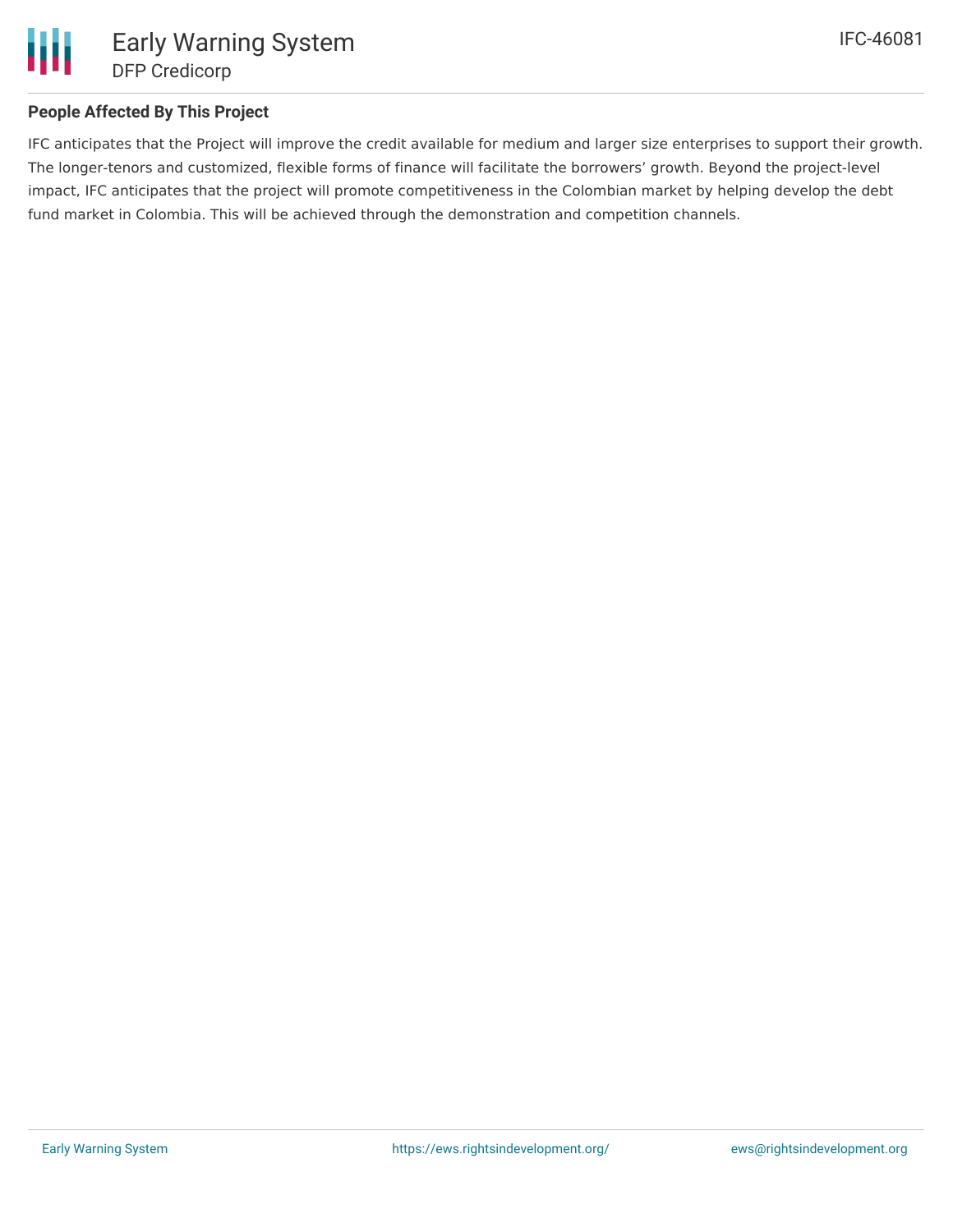## **Investment Description**

• International Finance Corporation (IFC)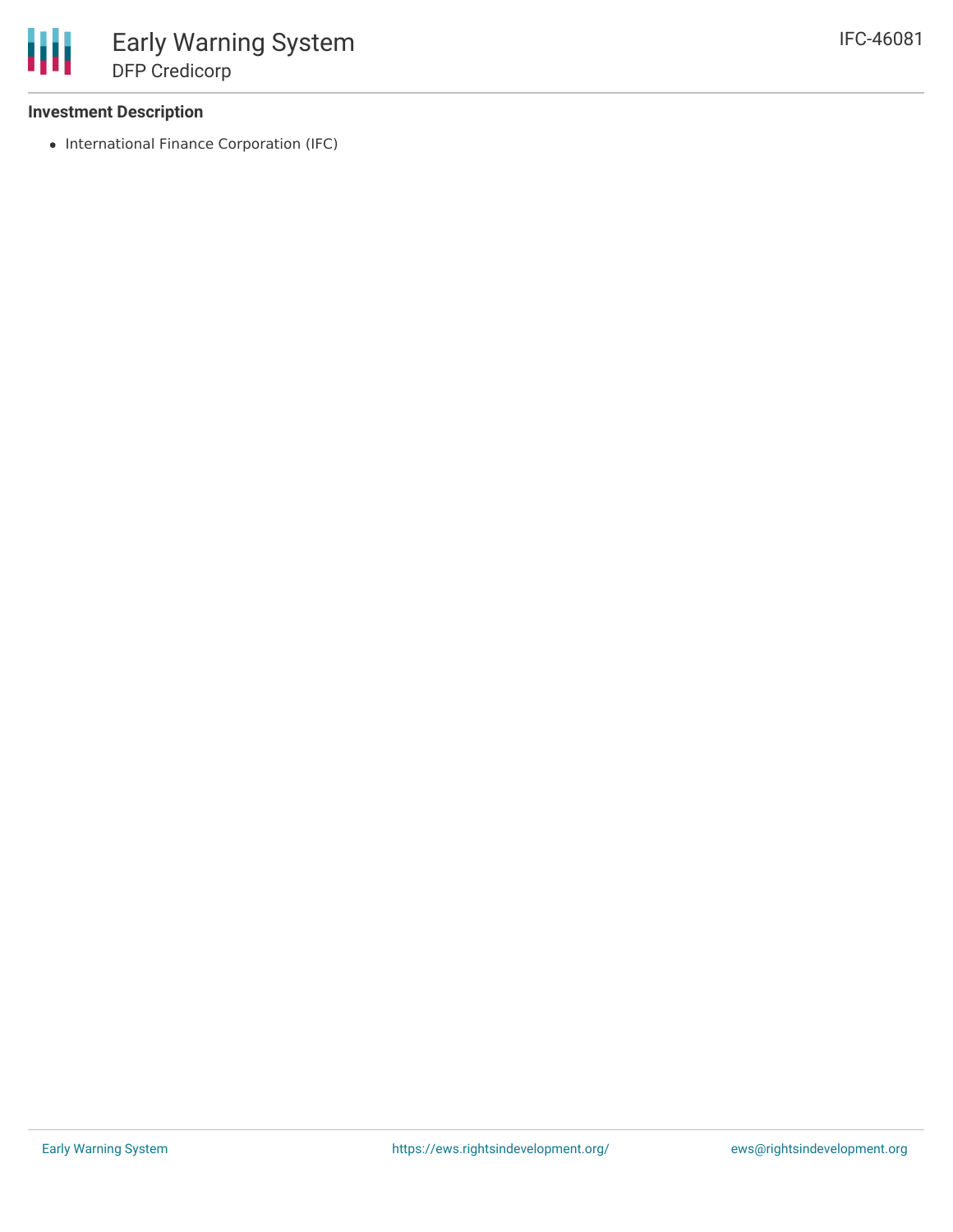

## **Private Actors Description**

Credicorp Capital Colombia S.A. is a broker dealer which is owned by Credicorp ?Holding Colombia S.A.S., a holding company, which is part of the Group Credicorp among others leading corporations in Latin America: Credicorp Capital Peru (formerly, BCP Capital), Credicorp Capital Chile (formerly, IM Trust). Through its regional presence in Latin America, Credicorp Capital manages more than US\$ 2 billion in Alternative assets, while in Colombia, over the past +13 years, the company has managed +9 Economic Rights funds with AUM of US\$ 206 million. Additionally, the company has an advisory services arm which focuses on corporate finance, wealth and asset management, and capital markets.